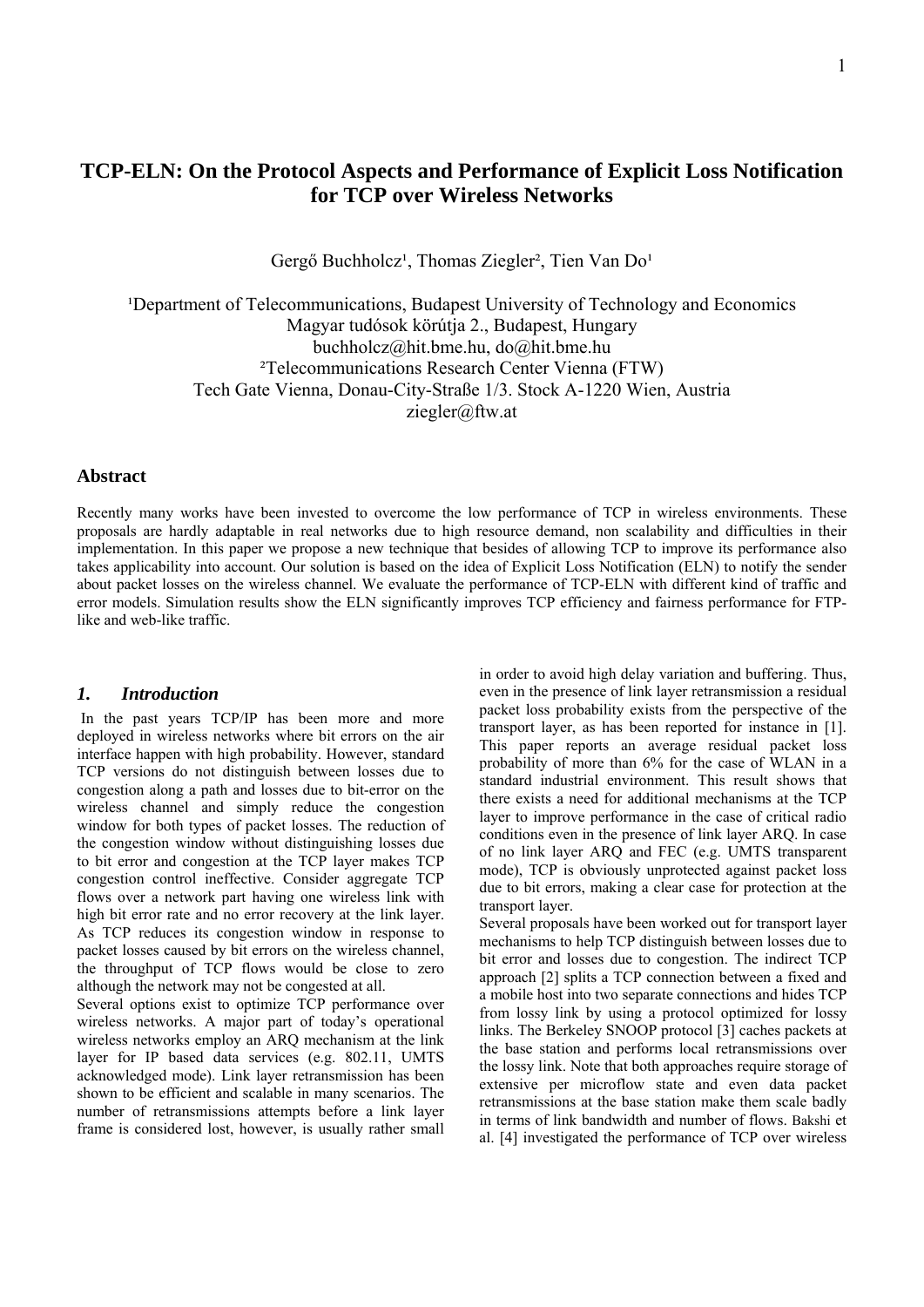links varying the MTU size and proposes to send ICMP packets to inform the TCP source about the wireless link experiencing bit-errors.

Balan et al. [8] proposed the TCP header checksum option to make TCP detect whether a bit-error happened in the body of the TCP segment or in the header. In the first case, the congestion window is not reduced.

TCP Westwood [5] has the potential to improve the performance over lossy channels as it adapts the congestion window based on throughput variations rather than packet losses. TCP Westwood is a sender-only modification to TCP thus it scales and is easy to deploy. The mechanism of throughput based window adaptation, however, needs some initial time to become effective and TCP Westwood cannot avoid unnecessary window reductions in the presence of packet losses due to bit-error. Thus Westwood will not show significant improvements of TCP flows over lossy channels.

Explicit Loss Notification (ELN) [6] is a mechanism by which the reason for the loss of a packet can be communicated to the TCP sender. The base station monitors all TCP segments that arrive over the wireless link but does not cache any TCP segments since it does not perform any retransmission. Rather, it keeps track of the segments that have been lost over the wireless link and sets the ELN bit in the corresponding ACKs. This original ELN proposal implies the drawbacks of requiring a list of the lost sequence numbers per microflow at the base station which is impossible in case of IPSEC encryption. Moreover, this proposal does not take ACK loss into account and provides poor signaling information for the TCP sender.

In [7] we have redefined the ELN technique keeping only the fundamental idea of it, informing the TCP source explicitly on packet losses on the wireless channel. We proposed a Reno based TCP congestion control algorithm that can improve the performance of TCP significantly if the source is able to inform the sender about the number of the corrupted TCP segments. However the technique to gain loss information that makes the protocol work is only briefly described in that paper and implemented in the simulator in a course grained manner.

In this paper we give the details of gaining loss information from corrupted packets taking the different configuration cases of wireless environments into account. We also introduce a novel enchanted congestion algorithm that exploits all information from the loss notifications in order to maximize its performance.

The rest of the paper is organized as follows. The ELN based TCP congestion control algorithm is discussed in section 2. In section 3 we describe the details of our loss recovery technique. Section 4 and 5 specifies the simulation environment and shows the results. Finally section 6 concludes the paper.

## **2. The TCP-ELN proposal**

In order to improve the performance of TCP by collecting loss information both the server and the client side of the TCP agent must be modified. Note that the approach for ELN taken in this paper does not necessarily require modification of network elements. Therefore, it can be implemented in an end-to-end manner. The TCP receiver must be able to receive loss information from lower layers and notify the sender, who needs to act properly in reaction to the reception of loss and congestion information.

### **2.1. Receiver side modifications**

By using a loss recovery technique the TCP receiver may receive not only intact TCP segments but also loss notifications. When the TCP data receiver receives intact TCP segments it operates in compliance with standard TCP behavior i.e. an acknowledgement is generated. If a loss notification is received then it is stored. This loss information is sent to the TCP source embedded into the option field of the acknowledgement. In case of bursty bit errors several TCP segments can get damaged possibly producing a high amount of loss notifications before an ACK is generated. Thus these notifications *must be stored* at the receiver to avoid dropping of loss information.

No negative ACKs are used thus loss notifications can be sent to the source only piggybacked on ACKs. As a consequence the use of *delayed acknowledgements is feasible though not recommended* since it decreases the signaling speed.

The TCP receiver must take also ACK loss into account. Since loosing an ACK causes the loss of loss notifications the notifications *must be sent redundantly*. Depending on the implementation it must be defined how many notifications can be stored in an ACK and how many times a notification is resent. In our implementation we have implemented a SACK like solution with sending loss notifications three times.

During the lifetime of a TCP flow timeouts can occur at the sender. After the timeout the sender starts sending packets regardless of the ongoing TCP ACKs. In this case all loss notifications must be cleared by the receiver since these losses occurred before the timeout and sending them to the source can cause inconsistent TCP behavior. Thus the sender must be aware of sending timeout notifications and the receiver must be aware of *handling these signals*. How timeout signals are generated by the source can be found in the next subsection.

## **2.2. Sender side modifications**

The flow control algorithm of TCP-ELN is based upon TCP Newreno's standard. If no loss notification is received by the source TCP-ELN behaves exactly the same as Newreno. If the source receives loss notifications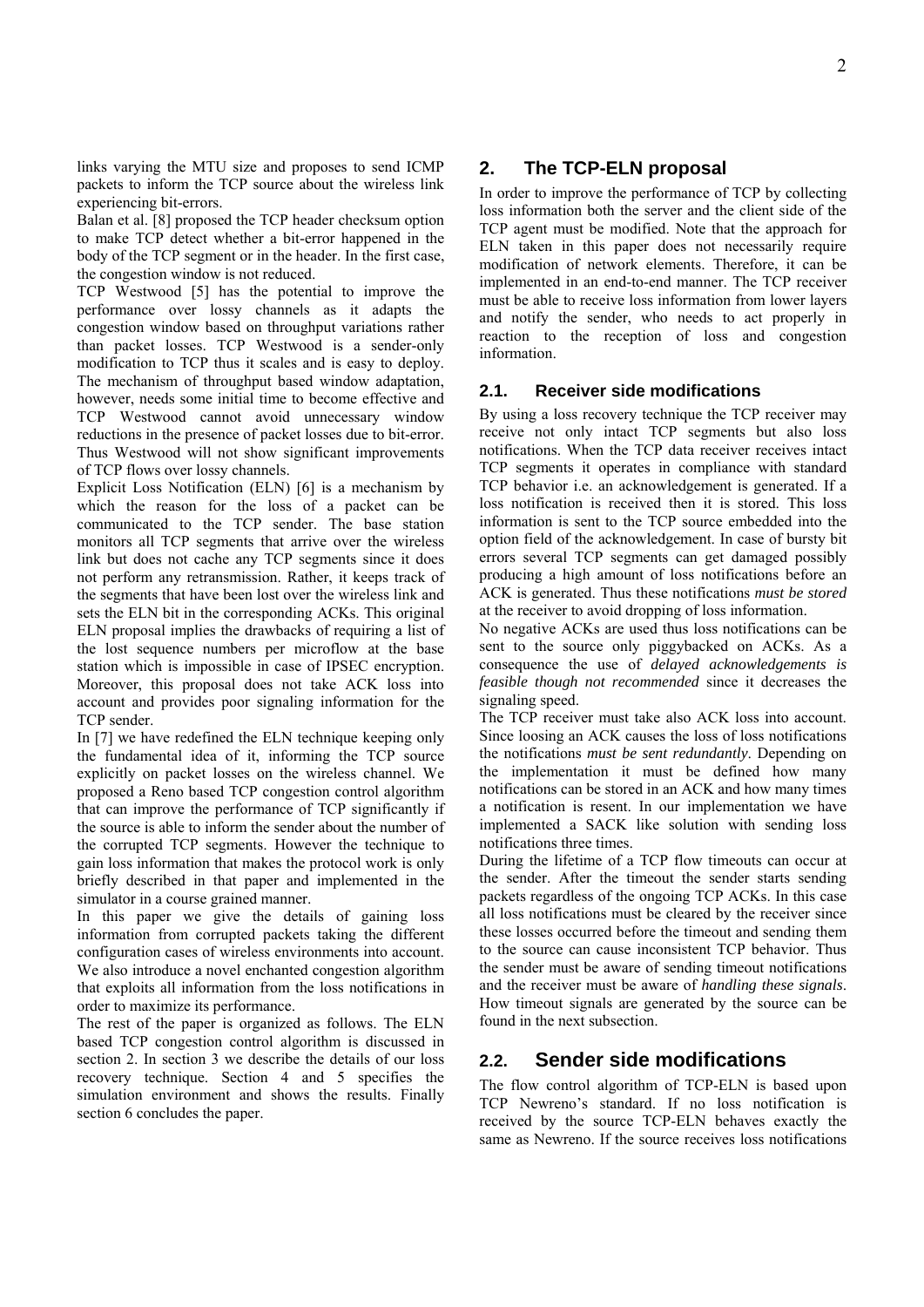in the ACKs from the receiver then it stores the notifications and resends the lost segments. Until receiving the 3rd duplicate ACK TCP-ELN operates according to Slow Start or Congestion Avoidance algorithms. The 3rd duplicate ACK can be a sign of congestion loss or loss due to bit-error. To decide which recovery state the TCP source should enter the stored loss notifications are examined. If a notification of the lost segment indicated by the duplicate ACKs was stored previously then TCP-ELN enters the wireless recovery state. If no loss notification is stored for the segment indicated by the triple duplicate ack event then TCP-ELN treats the 3 consecutive duplicate ACKs as a sign of congestion. Thus Fast Retransmit and Fast Recovery are invoked.



<span id="page-2-0"></span>**Figure 2-1 The operation of the TCP-ELN sender** 

<span id="page-2-1"></span>In the wireless recovery state the source waits for a recovery ACK that acknowledges all segments that were lost on the wireless channel. During this recovery phase reported segments that are lost due to wireless bit-error are resent. Every time a duplicate ACK arrives the source increases the size of its congestion window with one segment. As a consequence the TCP data flow and self clocking is kept going, except if the effective window size is limited by the maximum value of the send window. If a partial ACK arrives at the source then the source decides whether it should stay in the wireless recovery state or enter the congestion recovery state. To make the decision the stored loss notifications are checked just like after receiving the 3<sup>rd</sup> duplicate ACK. If there is a referring loss notification then the source stays in the wireless recovery state otherwise it enters the congestion recovery state. If the recovery ACK is received then Slow Start or Congestion Avoidance, respectively, continues. On The operation of the TCP-ELN sender can be seen on Figure 2- 1.

During the operation of the flow control algorithms timeouts can occur. In this case all flow control parameters are reset like in Newreno, the list of the loss notifications is cleared and a timeout signal is sent to the receiver. Since this timeout signal can be lost it must be sent in a redundant manner. The sender includes the number of

timeouts since the start of the flow in every TCP segment's header option field. Thus even if packets get lost the timeout signal will reach the receiver. It will be received when the first intact TCP segment arrives.

#### *3. Loss information recovery techniques*

To use the ELN proposal loss information must be collected from the TCP segments that are damaged on the wireless channel. Certain assumptions depending on the network configuration have to come true to use the recovery methods efficiently. To demonstrate the relationship between the ELN techniques and the different network setups the topology of [Figure 3-1](#page-2-0) is used. This is a widely deployed scenario that contains a wireless link between the client and the access point.



**Figure 3-1 Typical wireless access scenario**

In the applied protocol layer model TCP segments can be fragmented in 4 different manners depending on the IP and MAC layer settings as shown in [Table 1](#page-2-1). In all the 4 cases it is examined, how efficiently a technique can separate the causes of packet loss: congestion and radio channel errors.

| Case | TCP packets<br>are fragmented<br>at the IP layer | IP packets are<br>fragmented at the<br>MAC layer at the<br>wireless router |
|------|--------------------------------------------------|----------------------------------------------------------------------------|
|      |                                                  |                                                                            |
|      |                                                  |                                                                            |
|      |                                                  |                                                                            |
|      |                                                  |                                                                            |

Table 1: The 4 different cases of fragmenting

Three parameters the TCP sequence number, port number, and the source IP address of the lost segments must be collected by the wireless client in order to identify a single TCP flow. There are two possibilities to get this loss information, which are explained in the subsequent paragraphs.

## **3.1. Method 1: Cross layer Communication**

The first method is built upon the fact that MAC frames are not simply lost but received in a damaged manner by the destination node in the case of radio link error. Sensitive information can be found in the TCP/IP headers so extracting the intact headers from a damaged MAC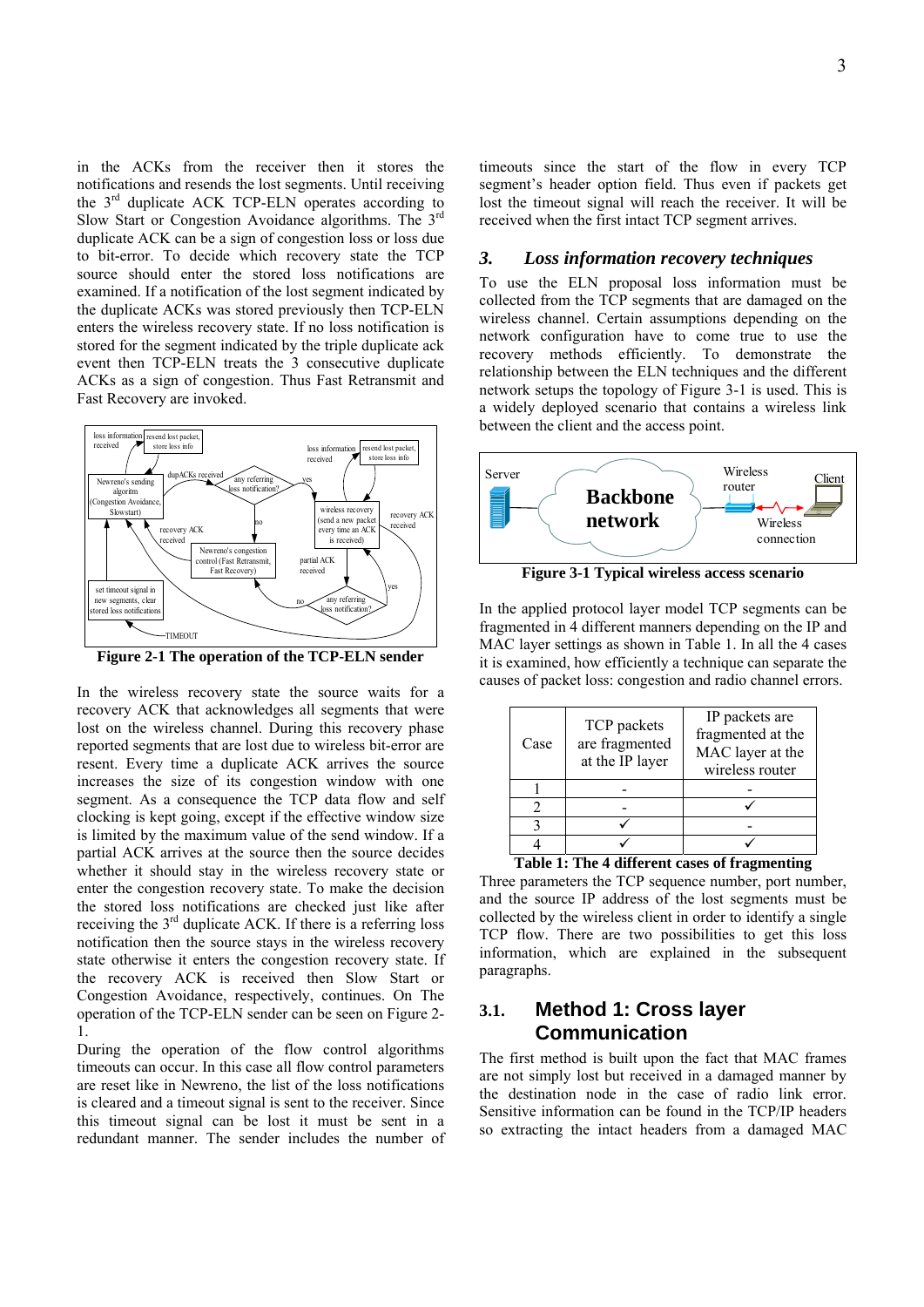frame solves the identification of a single TCP flow. To check whether the TCP header is damaged or not an additional header checksum is needed since TCP header has no dedicated protection [8].

This checksum can be inserted in the TCP header's option field. When the modified MAC layer of the client receives a corrupted frame instead of dropping it, it propagates the payload of the frame to the upper layers. If all the headers belonging to the different protocol levels are undamaged then the TCP segment reaches the TCP layer where loss information is extracted and sent to the source of the data flow. As the payload is much longer than the headers, bit errors are likely to occur in the payload leaving the headers intact. So this recovery method can be very efficient to collect loss information

<span id="page-3-0"></span>

**Figure 3-2: Recovery of damaged packets** 

[F](#page-3-0)igure 3-2 shows how a damaged packet gets to the TCP layer.

The MAC modification at the receiver is very sensitive to packet fragmentation. In the different fragmentation cases the assumptions alter as follows.

*1. No fragmentation at the IP and MAC layer* 

A TCP segment encapsulated in an IP packet and a MAC frame is received by the wireless client as shown on

Figure 3-2. If the MAC frame is damaged the IP packet is extracted despite of the invalid MAC checksum. Then the IP packet header checksum is inspected and if it is valid – the IP header is intact – the TCP segment is extracted. If the TCP checksum is invalid while the TCP header checksum is valid then loss information can be collected.

If the MAC protocol supports the MAC header verification it is easy to extract the damaged IP packet since the integrity of MAC level flow control information can be checked. However this is not crucial. IP packets may be extracted also from MAC frames with fixed header length or partial header protection. In this case MAC control information that is included in a damaged frame must be neglected. Congestion is well

separated from radio link errors since in case of congestion the drop of an IP packet means the drop of a whole TCP segment. So no explicit loss information can reach the receiver.

2. *No fragmentation at the IP layer, fragmentation at the MAC layer* 

When the MAC frames are received by the client, Since there is no fragmentation at the IP level the MAC layer tries to reassemble them. If all MAC frames are received and all MAC headers are intact then the reassembly is possible provided that the MAC header integrity can be checked. After the reassembly the recovery proceeds the same way as in the "*No fragmentation at the IP and MAC layer*" case. Recovery may work even if some of the MAC headers are damaged since only the TCP/IP headers are needed to collect loss information and these headers can be found in the first few MAC frames. If these parts are received error free then they can be partially compiled. The damaged IP packet can be propagated to the IP layer with an indication that the packet is not intact. The IP layer extends the packet to the right length according to the IP header's total length field and the recovery proceeds the same way as in the "*No fragmentation at the IP and MAC layer*" case. This method works even if there is no option to check whether the MAC header is intact or not. every TCP segment crosses the backbone embedded in a single IP packet. As a consequence loosing a congested IP packet causes the loss of a whole TCP segment. Thus in case of congestion at the IP level no loss information reaches the receiver.

*3. fragmentation Fragmentation at the IP layer, no at the MAC layer* 

Since a TCP segment crosses the network in more than one IP packet it is crucial to receive all IP packets – even in a damaged manner - by the client in order to be sure that no IP packet was lost due to congestion.

To collect every IP packet the  $1<sup>st</sup>$  case method can be used. The MAC layer has to simply extract the damaged MAC frame's payload and the damaged IP packet. If all the IP packets with an intact header can be extracted then the TCP segment can be reassembled. The TCP layer after receiving the reassembled segment verifies the header checksum and collects the loss information if the checksum is valid.

In case of loosing a congested IP packet the TCP segment cannot be reassembled so no loss information can be extracted.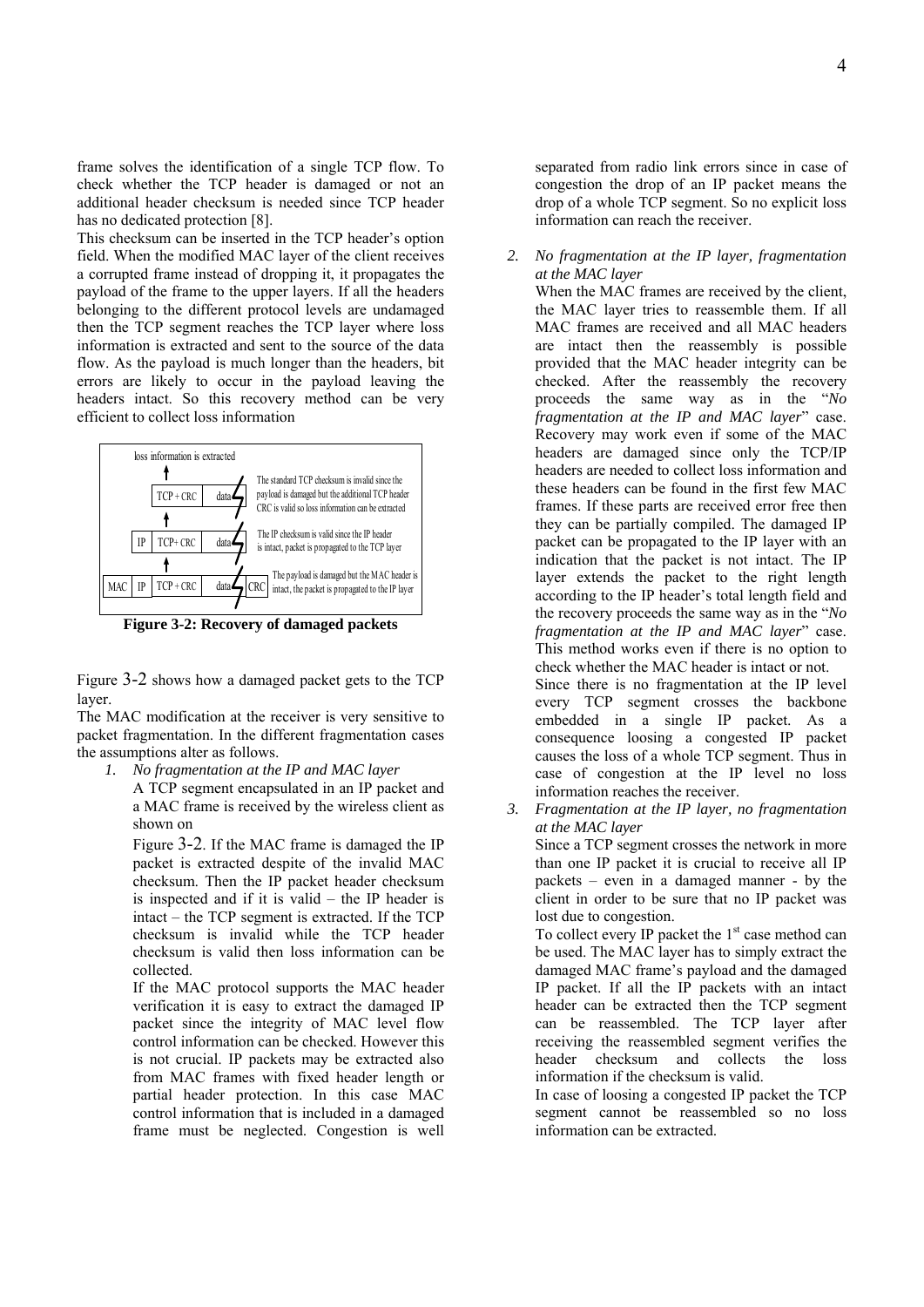- *4. Fragmentation at the IP and MAC layer* 
	- restriction prevail. All IP packets have to be received by the client in order to gain loss In this case both the  $2<sup>nd</sup>$  and the  $3<sup>rd</sup>$  point's information.

the TCP and IP headers have to be received intact The recovery integrates the  $2<sup>nd</sup>$  and  $3<sup>rd</sup>$  points' recovery methods. The MAC frames that carry so the receiver's MAC layer can partially reassemble the IP packets. After extracting the IP headers from the damaged MAC frames the MAC layer propagates them to the IP layer indicating that the packets are damaged. The IP layer fills the gaps in the damaged IP packets according to the IP header's total length field. If the headers of all IP packets constituting one TCP segment reach the IP layer intact then the TCP segment can be partially reassembled. The TCP layer receives this damaged segment with invalid payload checksum but valid header checksum so it extracts the loss information.

The adv antage of the MAC modification method is that only the destination peer needs to be modified in order to collect loss information. All other network nodes remain untouched making this method absolutely end-to-end compliant. Since the MAC layer is modified only at the wireless client only the last wireless link can be monitored and loss information can be extracted only from the download flows.

may remain applicable by using the IP fragmentation If modifying the MAC layer or recovering damaged packets at the MAC level is impossible, the ELN proposal method.

### **3.2. Method 2: IP Fragmentation**

This method solves the loss information recovery without modifying the MAC layer; it uses a specialized IP fragmentation technique.

wireless channel is smaller than the probability of loosing The fundamental idea of the IP fragmentation method is that the probability of loosing small packets on the large packets. So if every TCP segment reaches the access point encapsulated in a single IP packet then fragmenting these IP packets at the access point into at least 2 packets where the first small part contains only the TCP header and the 2nd large part contains the payload can be used to collect loss information efficiently.

router sends the IP packets embedded into MAC frames The  $1<sup>st</sup>$  and  $2<sup>nd</sup>$  case of network configuration (see section 3.1) doesn't affect this recovery method. The wireless through the wireless channel. Since the MAC layer of the receiver is untouched, the damaged frames get dropped as usual. The IP layer tries to reassemble the received IP packets, but if any of them is lost then the original TCP segment cannot be reassembled. This means that at least

one IP fragment was lost due to wireless bit error. But if the first IP packet with the TCP header included has arrived then the receiver's IP layer can partially reassemble the damaged TCP segment neglecting the missing parts. These missing IP packets contain the payload that is not used for loss information recovery. The damaged TCP segment is propagated then to the TCP layer where loss information can be extracted after verifying the TCP header checksum. The operation of this technique can be seen on Figure 3-3.



**Figure 3-3: The IP fragmentation technique** 

If an entire IP packet was lost in the backbone network then the whole TCP segment would be lost so the receiver cannot gain loss information. As a consequence the detection of loss reasons are well separated.

In the  $3<sup>rd</sup>$  and  $4<sup>th</sup>$  case the network configuration is in conflict with the technique's assumptions since the TCP segment is fragmented in the network. This makes the IP fragmentation proposal unsuitable to use.

The drawback of the IP fragmentation method is that it violates the end-to-end semantics since it needs the wireless router to be slightly modified. However using this technique can be very efficient since it is *scalable* in contrast to other non-end-to-end proposals like Snoop, the needed modifications at IP layer are in accordance with the *normal IP level operation* (fragmenting) and it is *independent* of the MAC layer. This is a trade-off between the possibility of MAC level modifications and the end-toend schematics.

### **4. Simulation environment**

To measure the performance of TCP-ELN a wide variety of simulations were run.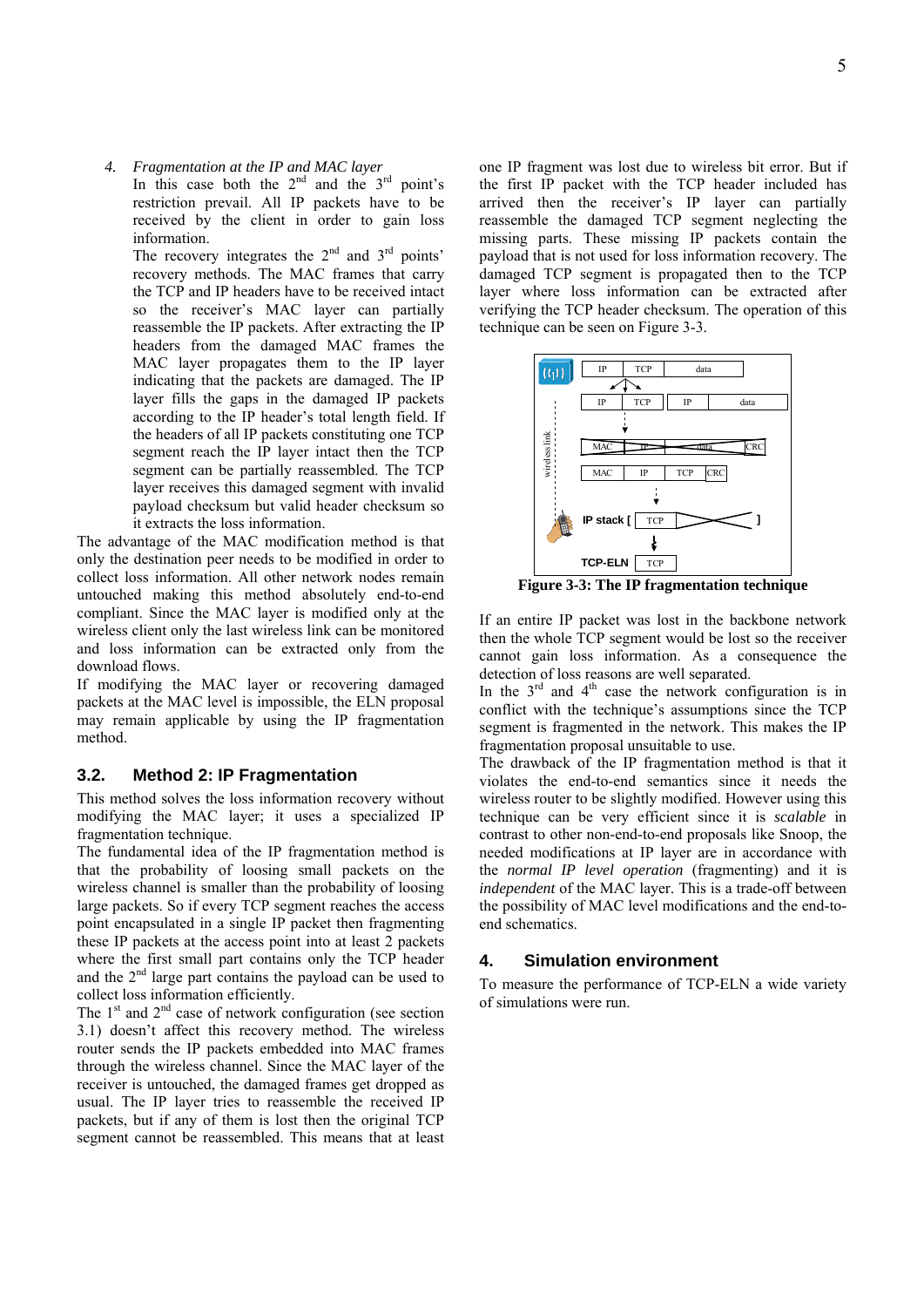

### **Figure 4-1 Simulation topology**

The simulation topology that is shown on Figure 4-1 consists of 3 servers, 3 wireless clients, a router and an access point. The bandwidth of the links between the servers and the router are 2Mbps with 10ms of delay. The router is connected to the access point with a 1Mbps bandwidth link having a latency of 60ms. The access point offers 2Mbps for each client. All links are full-duplex. No specific MAC layer is applied on the wireless links, since the proposed techniques are general and do not depend on a specific wireless technology as strongly as on the topology. Due to the bandwidth setting congestion can occur only at the router in the wired part of the network.

Two different types of traffic: FTP and web traffic were used to examine the behavior of TCP-ELN. While FTP traffic is used to investigate the steady state behavior of the protocol web traffic is used to examine the dynamic behavior. In the first case 1 FTP session is started between each server-client pair. All servers used the same TCP version - TCP-ELN or TCP-Newreno. The throughput of the two TCP versions were measured and compared.

In the web traffic case each client simulates a web browsing user that connects to one of the servers. The parameters of the web traffic are in accordance with the SURGE model [9] that is based upon real network traces and widely used to generate realistic workloads. The download speed (page size/download time) of the web pages with the different TCP versions are measured and compared.

To simulate wireless channel errors two error models were used. Uniform and Markov error models are two different approaches of modeling the lossy link behavior. Both of them are used to simulate packet loss at the TCP level. The mean value of the uniform distribution is varied between 0 and 0.2.

The Markov model presented [10] is applied in the simulation study, which integrates channel fading and radio link parameters to take into account the characteristics of wireless channels.

| Model<br>number | User<br>speed | Average<br>error rate | Average error<br>burst length |
|-----------------|---------------|-----------------------|-------------------------------|
|                 |               | 0.001                 | 1.4913                        |
|                 | Pedestrian    | 0.01                  | 4.0701                        |
|                 |               | 0.1                   | 13.6708                       |
|                 |               | 0.001                 | 1.0083                        |
|                 | Middle        | 0.01                  | 1.0838                        |
|                 |               | 0.1                   | 1.8629                        |
|                 | Vehicular     | 0.001                 | 1.0024                        |

|                   |                      | $2.4 - 1.0$ |
|-------------------|----------------------|-------------|
| <b>CONTRACTOR</b> | $\sim$<br>$^{\circ}$ | .<br>. .    |

**Table 2 The parameters of the Markov error model** 

The Markov error model simulates how the radio links with different drop probabilities are experienced by users with different speed (Table 2).

Since the efficiency of the loss recovery algorithms depends on how TCP segments are damaged it is assumed that the probability of recovering a damaged segment is equal to the ratio of the payload size and the total packet size. In real environments this ratio is about 95% so in the simulations 5% of the damaged TCP segments cannot be recovered.

To investigate the interaction between TCP-ELN and TCP Newreno fairness measurements are used. On the same topology with 5 server-client pairs 5 FTP sessions are started. Three sessions use TCP-Newreno without experiencing radio channel errors. Additionally, two Newreno or ELN based sessions are started in order to compute the fairness index [11] of the throughput measured with the Markov and the uniform error model.

### **5. Performance results**



**Figure 5-1 The relative improvement and the throughput over FTP traffic with the Markov and uniform error model**  Inspecting the throughput over FTP traffic TCP-ELN shows significant improvements in most cases, reaching as high as 400% depending on the particular error rate. As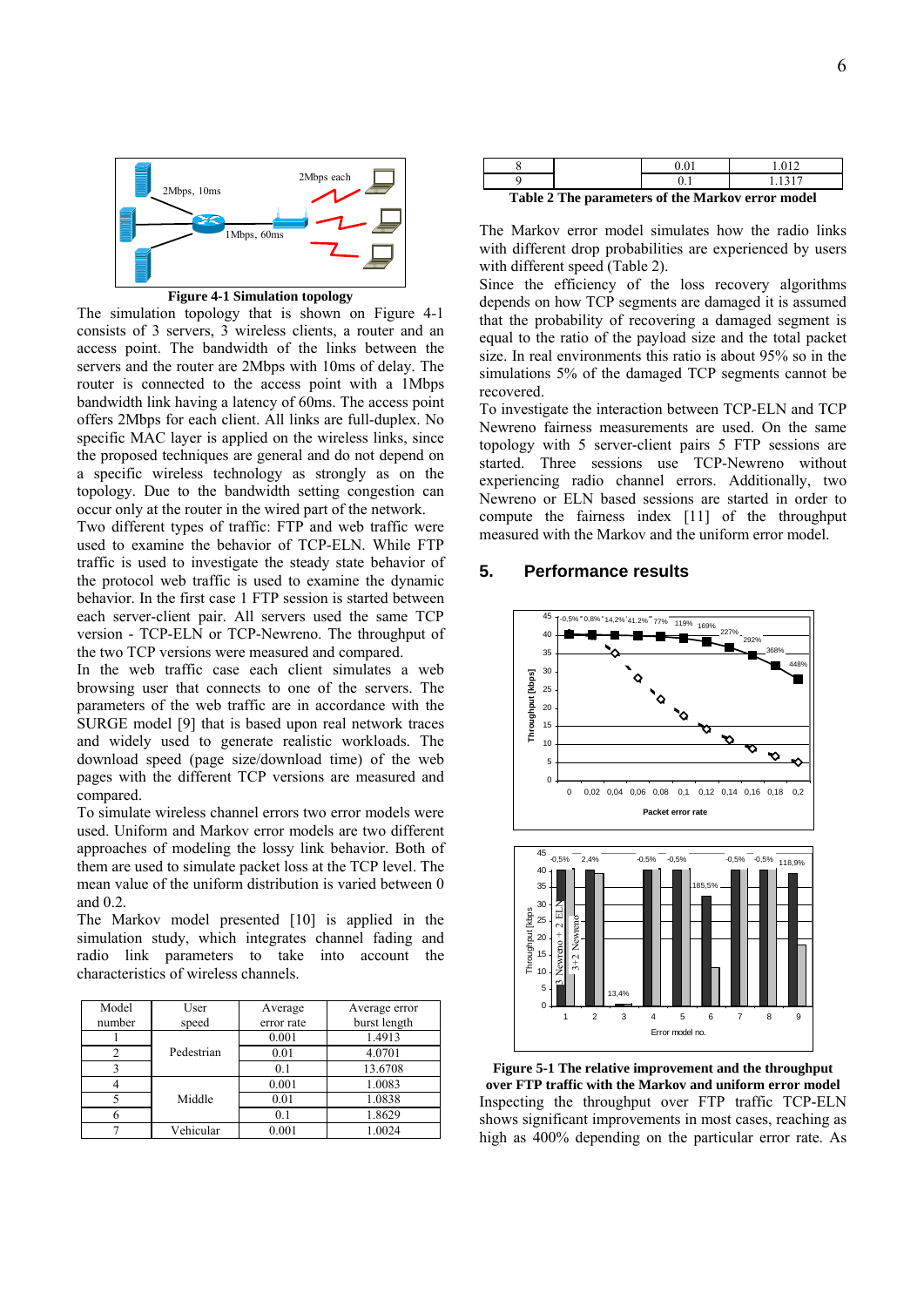compared to Newreno, TCP-ELN is much better in the presence of error on the wireless link. In the error free case, i.e. without any packet loss on the wireless link, the performance of TCP-ELN is insignificantly lower (0.5%) than the performance of Newreno. This is due to the overhead, the larger header size of TCP-ELN segments. However this phenomenon also appears when using TCP-SACK.

Figure 5-1 shows that increasing the error rate, the proposed flow control algorithm makes TCP-ELN throughput decline more gently than the rapid decrease observed for Newreno. For instance, while the throughput of TCP-ELN drops to 90% at the error rate of 14% Newreno's throughput drops down to 90% at the error rate of 4%.The results with the Markov error model show that in the high loss scenarios (0.1 mean PER) model 3, 6 and 9 the improvement depending on the burstiness can reach 185%. In the low loss scenarios (0.001, 0.01 mean PER) model 1, 4, 5, 7 and 8 an insignificant (0.5%) decrease can be observed, in model 2 the improvement is 2%.

Comparing the relative improvement measured over the uniform error with the ones measured for the Markov error model an interesting correlation can be recognized. As the speed parameter of the Markov error model increases the average length of error bursts decreases. Thus for the considered scenarios at higher speeds – as packet loss becomes sporadic – the Markov error model converges to the uniform error model.

In case of web traffic, less dramatic, but still significant improvements can be observed as shown in Figure 5-2. The improvement can reach 33% with the uniform error model at high error rates. When no packet loss occurs on the wireless channel then the performance decreases 0.1% due to the larger header size. Up to an error rate of 0.02 the performance of Newreno is almost identical to ELN performance. In case of the Markov model the improvement remains moderate 4% to 16% for the high error models (3, 6 and 9) and lower values for the low error models.

Comparing the web and FTP traffic results it can be seen that in case of FTP traffic the improvement is significantly higher. The reason for this is that in case of the used HTTP 1.1-like model for web traffic the majority of flows only has a few packets to send. When the TCP flows are very short Newreno's congestion window remains small. Thus ELN's flow control algorithm cannot improve the performance with avoiding window halving as much as in the case of longer flows and larger congestion windows.

Thus with flows having peer-to-peer traffic, it can be expected that the performance improvement of ELN compared to NewReno is between the FTP case as an upper bound, and the HTTP 1.1 case as a lower bound.

The fairness index is higher in all the cases when using TCP-ELN as shown in Figure 5-3. At typical error rates that can be experienced by wireless clients the fairness

index can be more than 10% higher with TCP-ELN. This is in accordance with the aim of ELN that is to upgrade the performance of TCP on lossy wireless channels to the level where TCP would operate in error free case.



**Figure 5-2 The relative improvement of the download speed over web traffic with the uniform and the Markov error model**